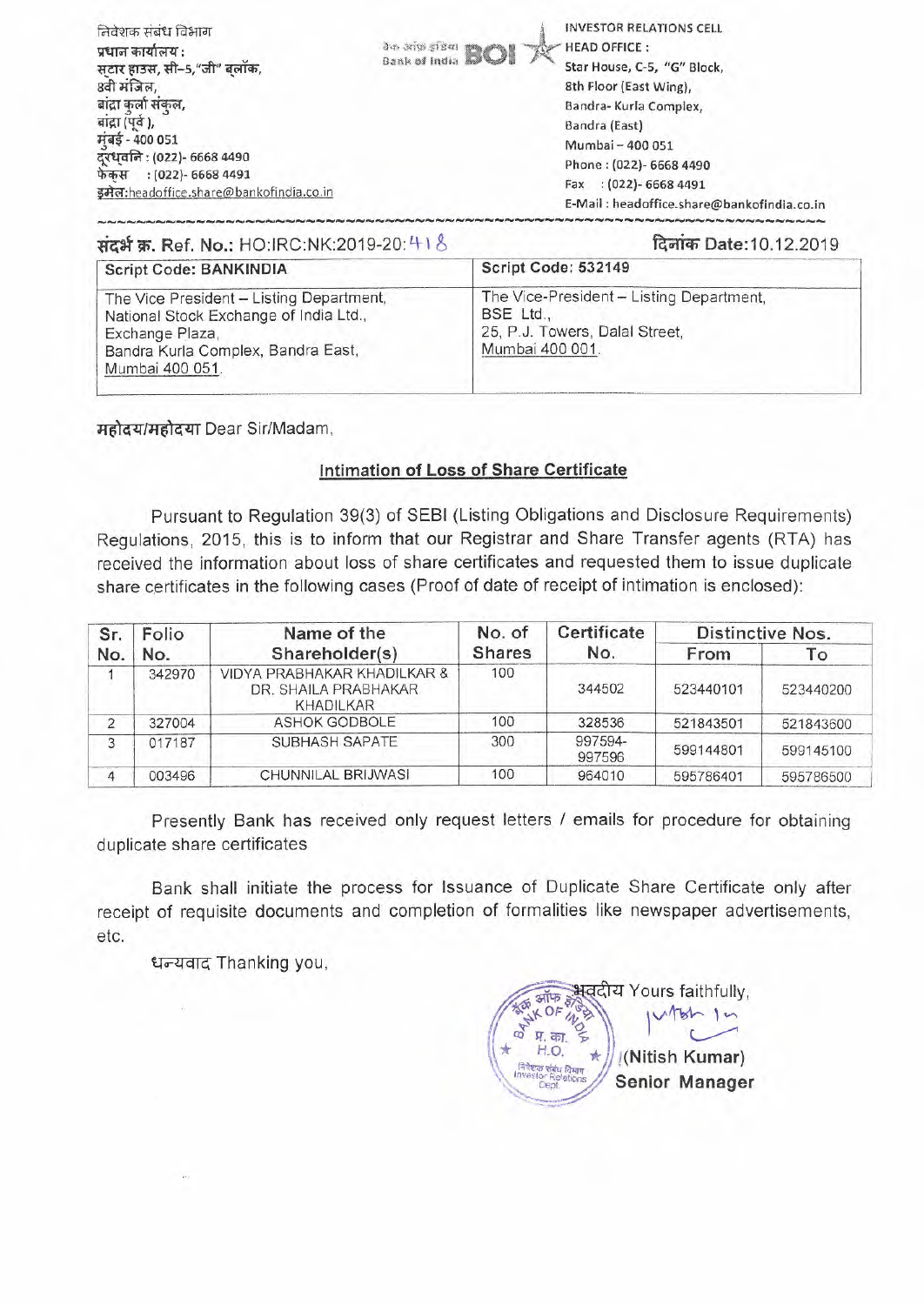[External] Duplicate Share Intimations Received On : 09122019

 $X$  DELETE  $\leftarrow$  REPLY  $\leftarrow$  REPLY ALL  $\rightarrow$  FORWARD



Prasad <bssduplicate@bigshareonline.com> Mon 09/12/2019 14:39 Mark as unread

To: Investor Relations Department; Rajeev Bhatia; Investor Relations Department;

Cc: vijay@bigshareonline.com; bhagwan@bigshareonline.com; jibu@bigshareonline.com;

B 1 attachment

503614.pdf

Caution: This email originated from a source outside Bank of India.

Dear Sir/Ma'am,

Please be informed that in terms of the provisions of the SEBI (LODR) Regulations, 2015, the Company is required to submit information regarding loss of share certificates and issue of duplicate certificates, to the stock exchange within two days of its getting information. Further, the said intimation has to be filed only through the mode of NEAPS filing for NSE and on listing.bseindia.com for BSE and not via hard copy submission.

Accordingly, we are sharing herewith the receipt of the following request for loss of share certificate of the Company by shareholders, to enable you to comply with the said regulatory requirement within the timelines prescribed.

| Client Name                        | Cert.<br>No | Dist. No<br>From | Dist. NO.<br>10 | Folio<br>No. | Quantity I | Name                                                             |
|------------------------------------|-------------|------------------|-----------------|--------------|------------|------------------------------------------------------------------|
| <b>BANK OF</b><br><b>INDIA LTD</b> | 344502      | 523440101        | 523440200       | 342970       | 100        | VIDYA PRABHAKAR KHADILKAR &<br>DR. SHAILA PRABHAKAR<br>KHADILKAR |

Should you have any queries in respect of the aforesaid instruction kindly revert back.

Regards,

Bigshare Services Pvt. Ltd.

================================================================• Alert:External Mail! Exercise caution while opening URL/attachment.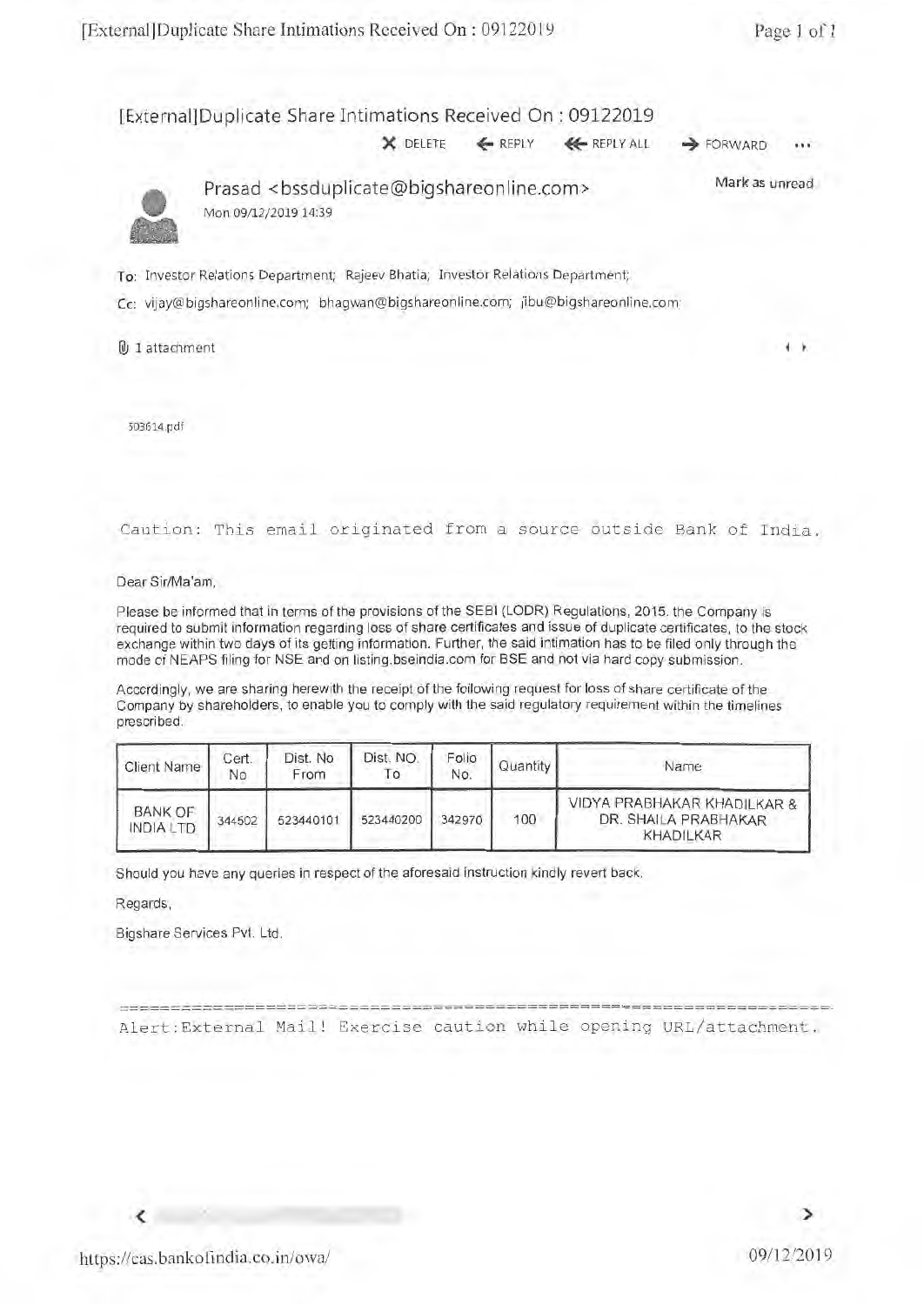| <b>BANCO CA INGLA</b><br>नियशक शबंध धन्नार<br>GoodLuck<br>Page No.<br>Investor Relations age<br>Date<br>আৰক্ষ তাক<br>Vidya Prabhakar Khadilkar<br>Inward Mail<br>Y,<br>172, Shiraji Nagas Near Ram Mardi<br>Sangli: 416416<br>$Dt = 27 - 11 - 2019$<br>Phone No: 9420793338<br>Reg: Your Bonks Share<br>R/s17<br>have inadvertently despatched letter for<br>T<br>Karry in the month of March 2019 to change the name<br>on share certificate of your bank, Folio No. 342970 in<br>the name of Vidyo Prabhakas khadilkar, But the share<br>certificate was misplaced by karry.<br>Please inform the procedure to receive<br>Duplicate Share certificate for the old one,<br>$Fo$ lio $No$ : 342470<br>pistinctive plumbers : 523440101 To 523440200<br>Thonking you<br>Yoursfaithfully<br>503614<br>$4Rk$ hadilkar<br>BIGSHARE SERVICES PVT. LTD.<br><b>RECEIVED</b> | 061220191'' |  |
|----------------------------------------------------------------------------------------------------------------------------------------------------------------------------------------------------------------------------------------------------------------------------------------------------------------------------------------------------------------------------------------------------------------------------------------------------------------------------------------------------------------------------------------------------------------------------------------------------------------------------------------------------------------------------------------------------------------------------------------------------------------------------------------------------------------------------------------------------------------------|-------------|--|
|                                                                                                                                                                                                                                                                                                                                                                                                                                                                                                                                                                                                                                                                                                                                                                                                                                                                      |             |  |
|                                                                                                                                                                                                                                                                                                                                                                                                                                                                                                                                                                                                                                                                                                                                                                                                                                                                      |             |  |
|                                                                                                                                                                                                                                                                                                                                                                                                                                                                                                                                                                                                                                                                                                                                                                                                                                                                      |             |  |
|                                                                                                                                                                                                                                                                                                                                                                                                                                                                                                                                                                                                                                                                                                                                                                                                                                                                      |             |  |
|                                                                                                                                                                                                                                                                                                                                                                                                                                                                                                                                                                                                                                                                                                                                                                                                                                                                      |             |  |
|                                                                                                                                                                                                                                                                                                                                                                                                                                                                                                                                                                                                                                                                                                                                                                                                                                                                      |             |  |
|                                                                                                                                                                                                                                                                                                                                                                                                                                                                                                                                                                                                                                                                                                                                                                                                                                                                      |             |  |
|                                                                                                                                                                                                                                                                                                                                                                                                                                                                                                                                                                                                                                                                                                                                                                                                                                                                      |             |  |
|                                                                                                                                                                                                                                                                                                                                                                                                                                                                                                                                                                                                                                                                                                                                                                                                                                                                      |             |  |
|                                                                                                                                                                                                                                                                                                                                                                                                                                                                                                                                                                                                                                                                                                                                                                                                                                                                      |             |  |
|                                                                                                                                                                                                                                                                                                                                                                                                                                                                                                                                                                                                                                                                                                                                                                                                                                                                      |             |  |
|                                                                                                                                                                                                                                                                                                                                                                                                                                                                                                                                                                                                                                                                                                                                                                                                                                                                      |             |  |
|                                                                                                                                                                                                                                                                                                                                                                                                                                                                                                                                                                                                                                                                                                                                                                                                                                                                      |             |  |
|                                                                                                                                                                                                                                                                                                                                                                                                                                                                                                                                                                                                                                                                                                                                                                                                                                                                      |             |  |
|                                                                                                                                                                                                                                                                                                                                                                                                                                                                                                                                                                                                                                                                                                                                                                                                                                                                      |             |  |
|                                                                                                                                                                                                                                                                                                                                                                                                                                                                                                                                                                                                                                                                                                                                                                                                                                                                      |             |  |
|                                                                                                                                                                                                                                                                                                                                                                                                                                                                                                                                                                                                                                                                                                                                                                                                                                                                      |             |  |
|                                                                                                                                                                                                                                                                                                                                                                                                                                                                                                                                                                                                                                                                                                                                                                                                                                                                      |             |  |
|                                                                                                                                                                                                                                                                                                                                                                                                                                                                                                                                                                                                                                                                                                                                                                                                                                                                      |             |  |
|                                                                                                                                                                                                                                                                                                                                                                                                                                                                                                                                                                                                                                                                                                                                                                                                                                                                      |             |  |
| Subject to Verification                                                                                                                                                                                                                                                                                                                                                                                                                                                                                                                                                                                                                                                                                                                                                                                                                                              |             |  |
|                                                                                                                                                                                                                                                                                                                                                                                                                                                                                                                                                                                                                                                                                                                                                                                                                                                                      |             |  |
| <b>0 9 DEC 2019</b>                                                                                                                                                                                                                                                                                                                                                                                                                                                                                                                                                                                                                                                                                                                                                                                                                                                  |             |  |
| THE SILVER OF THE CONTROL                                                                                                                                                                                                                                                                                                                                                                                                                                                                                                                                                                                                                                                                                                                                                                                                                                            |             |  |
| Sign_                                                                                                                                                                                                                                                                                                                                                                                                                                                                                                                                                                                                                                                                                                                                                                                                                                                                |             |  |
|                                                                                                                                                                                                                                                                                                                                                                                                                                                                                                                                                                                                                                                                                                                                                                                                                                                                      |             |  |
|                                                                                                                                                                                                                                                                                                                                                                                                                                                                                                                                                                                                                                                                                                                                                                                                                                                                      |             |  |
|                                                                                                                                                                                                                                                                                                                                                                                                                                                                                                                                                                                                                                                                                                                                                                                                                                                                      |             |  |
|                                                                                                                                                                                                                                                                                                                                                                                                                                                                                                                                                                                                                                                                                                                                                                                                                                                                      |             |  |
|                                                                                                                                                                                                                                                                                                                                                                                                                                                                                                                                                                                                                                                                                                                                                                                                                                                                      |             |  |
|                                                                                                                                                                                                                                                                                                                                                                                                                                                                                                                                                                                                                                                                                                                                                                                                                                                                      |             |  |
|                                                                                                                                                                                                                                                                                                                                                                                                                                                                                                                                                                                                                                                                                                                                                                                                                                                                      |             |  |
|                                                                                                                                                                                                                                                                                                                                                                                                                                                                                                                                                                                                                                                                                                                                                                                                                                                                      |             |  |
|                                                                                                                                                                                                                                                                                                                                                                                                                                                                                                                                                                                                                                                                                                                                                                                                                                                                      |             |  |
| Goodluck                                                                                                                                                                                                                                                                                                                                                                                                                                                                                                                                                                                                                                                                                                                                                                                                                                                             |             |  |

 $\mathbb{R}^{d-1}$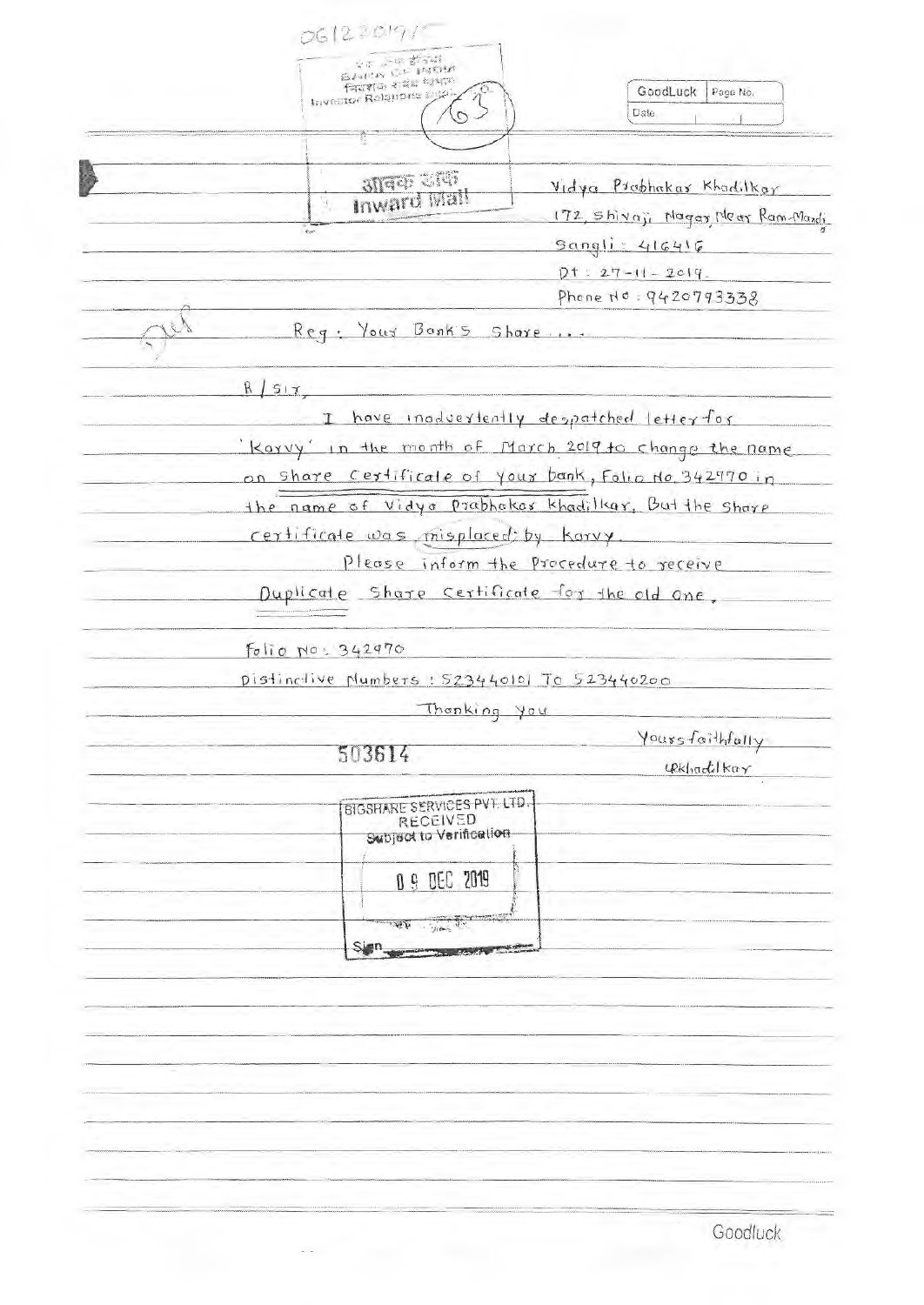[External]Duplicate Share Intimations Received On : 20191209

X DELETE <— REPLY 4€REPLY ALL **4** FORWARD •••



Prasad <bssduplicate@bigshareonline.com> Mark as unread Mon 09/12/2019 15:31

- To: Rajeev Bhatia; Investor Relations Department; Bssduplicate@Bigshareonline.Com <bssduplicate@bigshareonline.com>; bhagwan@bigshareonline.com;
- Cc: vijay@bigshareonline.com; jibu©bigshareonline.com;

1 attachment

503630.0f

Caution: This email originated from a source outside Bank of India.

++Attachment

Dear Sir/Ma'am,

Please be informed that in terms of the provisions of the SEBI (LODR) Regulations, 2015, the Company is required to submit information regarding loss of share certificates and issue of duplicate certificates, to the stock exchange within two days of its getting information. Further, the said intimation has to be filed only through the mode of NEAPS filing for NSE and on listing.bseindia.com for BSE and not via hard copy submission.

Accordingly, we are sharing herewith the receipt of the following request for loss of share certificate of the Company by shareholders, to enable you to comply with the said regulatory requirement within the timelines prescribed.

| <b>Client Name</b>        | Cert.<br>No | Dist. No<br>From | Dist. NO.<br>$\circ$ | Folio<br>No. | Quantity | Name                           |
|---------------------------|-------------|------------------|----------------------|--------------|----------|--------------------------------|
| BANK OF INDIA -<br>EQUITY | 328536      | 521843501        | 521843600            | 327004       | 100      | <b>ASHOK</b><br><b>GODBOLF</b> |

Should you have any queries in respect of the aforesaid instruction kindly revert back.

----------------------------------

Regards,

Bigshare Services Pvt. Ltd.

Alert:External Mail! Exercise caution while opening URL/attachment.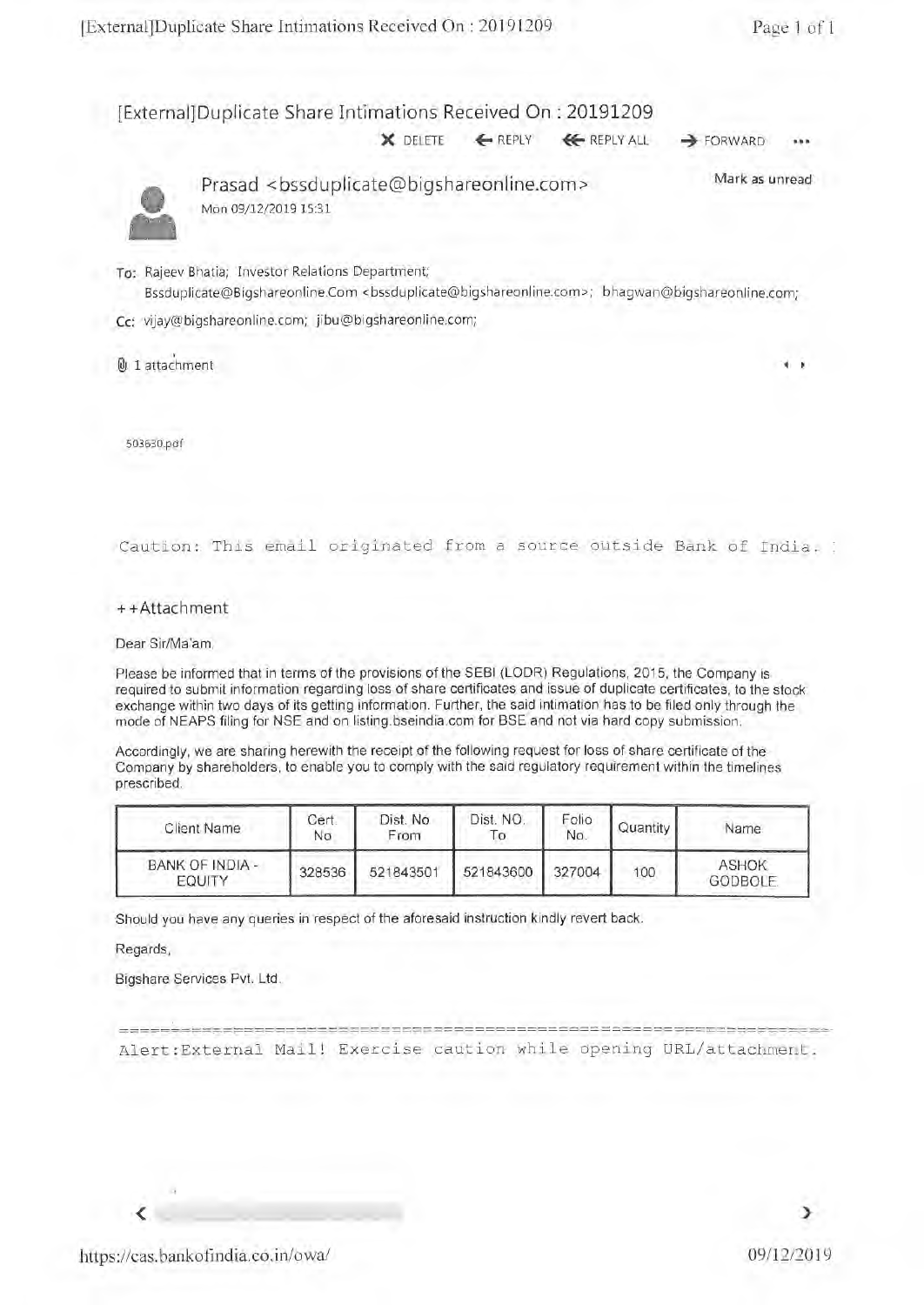| you are requested to make correspondence                 |                                               |    |
|----------------------------------------------------------|-----------------------------------------------|----|
|                                                          | appp                                          |    |
| bio & a modifier cond proposed problems of new soil      |                                               |    |
| In this connection I am enclosing zeros sopies of        |                                               |    |
|                                                          | Munder Lineset                                |    |
| 3 14 -217 Zen, i CHS Charles Sector 5 Kindishali west    |                                               |    |
| - izzonbo intivista de polonome advers -                 |                                               |    |
| address was B3/4 Govt. Colony, Bendra Bast-mumber24005]  |                                               |    |
|                                                          |                                               |    |
| cohile cepplying for these shares in residential         |                                               |    |
|                                                          | getting duplicate cestificates.               |    |
| quide ne in this competition & the procedure por         |                                               |    |
| 3 Lawe are demoded the same at present. Please           |                                               |    |
| Presently the original shore certificate is not tracedic |                                               |    |
|                                                          | $\sigma_F$ $Bd\Omega K \rightarrow$ Indee.    |    |
| on nother mis Laims s. Goodbolt bought 100 Equily share  |                                               |    |
|                                                          |                                               |    |
|                                                          |                                               |    |
| this trial sleebert saiden ren benefiziehen est. I       |                                               |    |
|                                                          | Respected S.r.                                |    |
| Ref :- Follo no 327004 Bank of Inde Bquilt shores.       |                                               |    |
|                                                          | projout function                              |    |
|                                                          |                                               |    |
|                                                          | C+203) Productive CE061                       |    |
|                                                          | OPP Vasant Oasis, Makwama Rol                 |    |
|                                                          | preject Bharat Tin warks Buildfing            |    |
|                                                          | Bigshare services Dri. Itd.                   |    |
| 203030                                                   | $Q_1$                                         |    |
| $5102$ $2180$ $310$                                      |                                               |    |
| Munder froger                                            |                                               |    |
| Kennelsvall <sup>e</sup> west                            | $\frac{1}{s}$                                 |    |
| C-ratos gostron                                          |                                               |    |
|                                                          |                                               |    |
| $25.41$ at $25.41$ at $25.4$                             | 60                                            |    |
| $3168625 - 8$<br>20127.11                                | 5113                                          |    |
| way                                                      | subjection verifications                      | ٧. |
|                                                          | <b>Q3VISO3R</b><br>BIGSHARE SERVICES PVT.LTD. |    |

Charles Co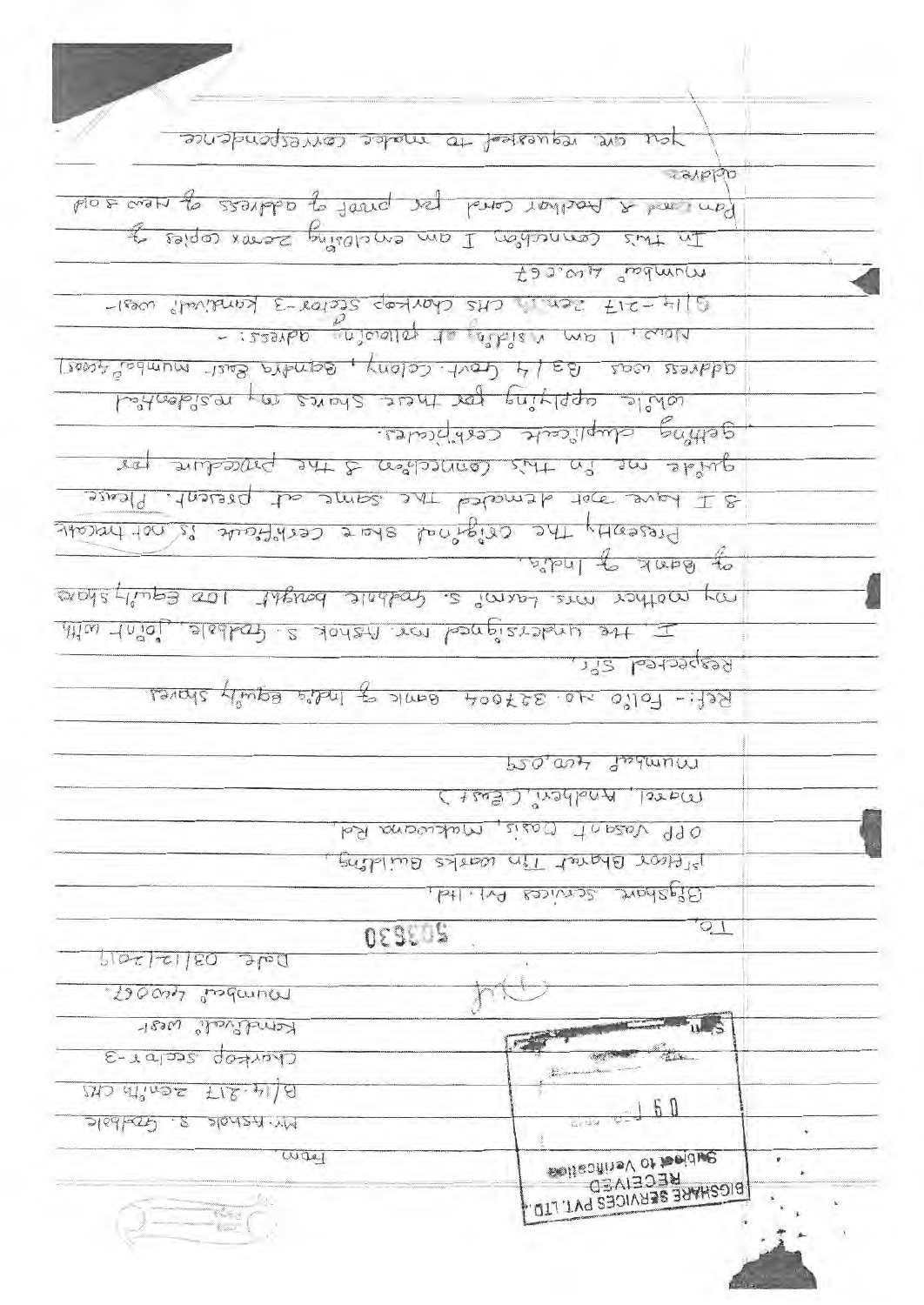#### [External] Duplicate Share Intimations Received On 09122019

 $\times$  DELETE  $\leftarrow$  REPLY  $\leftarrow$  REPLY ALL  $\rightarrow$  FORWARD



Prasad <bssduplicate@bigshareonline.com> Tue 10/12/2019 11:45 Mark as unread

To: Rajeev Bhatia; Investor Relations Department;

Cc: vijay@bigshareonline.com; bssduplicate@bigshareonline.com;

@J 1 attachment

503628.pdf

Caution: This email originated from a source outside Bank of India.

Dear Sir/Ma'am,

Please be informed that in terms of the provisions of the SEBI (LODR) Regulations, 2015, the Company is required to submit information regarding loss of share certificates and issue of duplicate certificates, to the stock exchange within two days of its getting information. Further, the said intimation has to be filed only through the mode of NEAPS filing for NSE and on listing.bseindia.com for BSE and not via hard copy submission.

Accordingly, we are sharing herewith the receipt of the following request for loss of share certificate of the Company by shareholders, to enable you to comply with the said regulatory requirement within the timelines prescribed.

| <b>Client Name</b>             | Cert. No             | Dist. No<br>From | Dist. NO.<br>10 | Folio<br>No. | Quantity | Name                     |
|--------------------------------|----------------------|------------------|-----------------|--------------|----------|--------------------------|
| <b>BANK OF</b><br><b>INDIA</b> | $997594 -$<br>997596 | 599144801        | 599145100       | 017187       | 300      | <b>SUBHASH</b><br>SAPATE |

Should you have any queries in respect of the aforesaid instruction kindly revert back.

Regards,

Bigshare Services Pvt. Ltd.

BSS DUPLICATE

---------- ======= Alert:External Mail! Exercise caution while opening URL/attachment.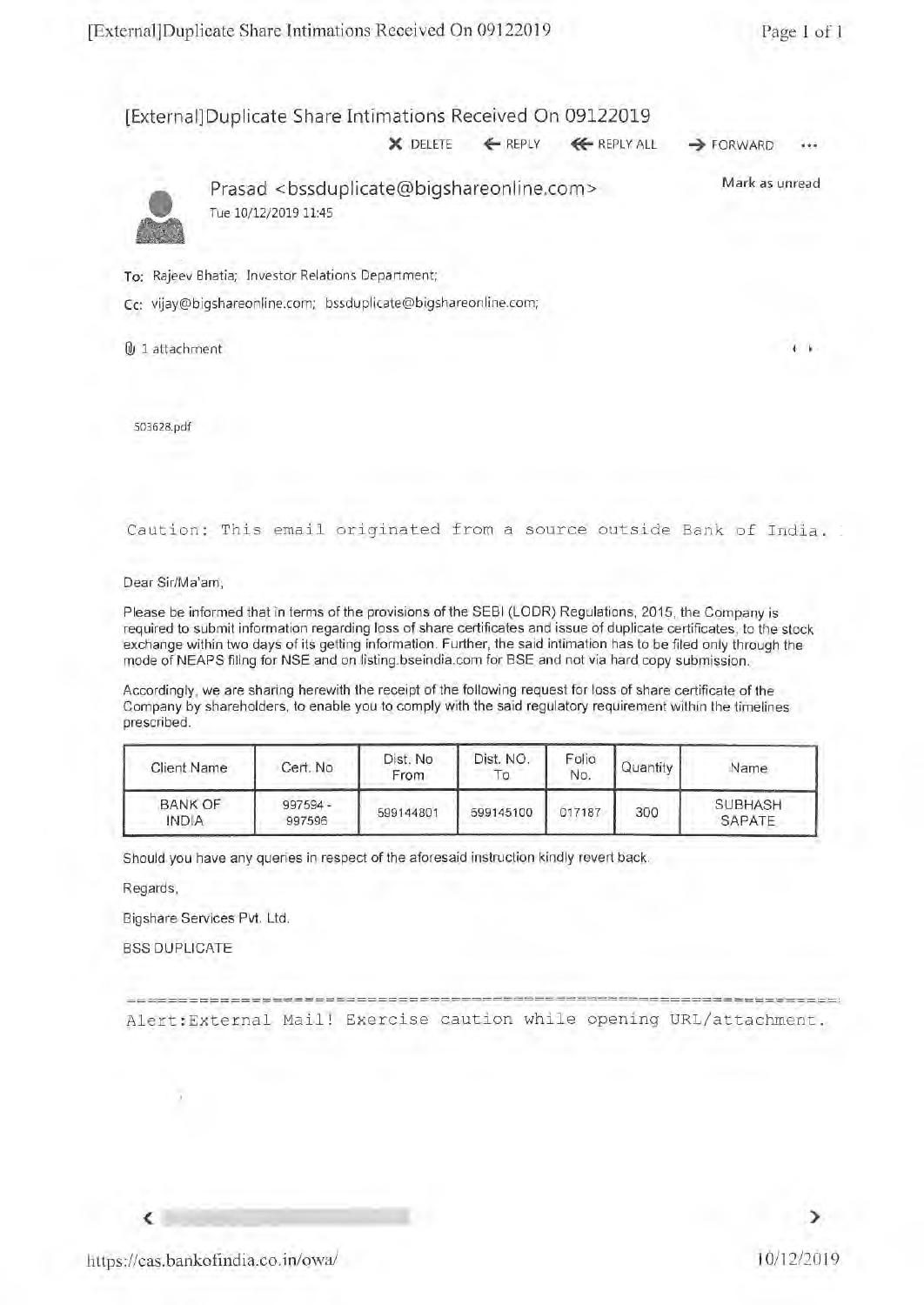$T_{4} - \rho_{20}$ 

BIGSHARE SERVICES PVT. LTD. '1st floor ,Bharat Tin works Building,Opp. Vasant Oasis ,Makwana Road , Marol,Andheri (E), Mumbai - 400 059,1el : +91 22 62638200 .

DUPLICATE OBJECTION MEMO

Ref No: BSS/Qbj/1786/DU526/Q0308 REGISTERED POST

SUMAN SUBHASH SAPATE C/O. ANK OP/IND1A, GADHINGLAJ BRANCH, **GADHTNG AT** KOLHAPUR-416502

DATE : 26/10/2019

503628

UNIT : BANK OF INDIA - EQUITY SUBJECT : SHARE DUPLICATE ISSUE CUM TRANSMISSION : 017187



Dear Sir I Madam ,

 $\vee$ 

This has reference to your request: For issue of Duplicate shares.

In this connection we would like to inform you that, while scrutinizing your request for issue of duplicate shares, we find that below mentioned documents are not in order..

Kindly provide us Notarized copy of Death Certificate.

 $\sim$ Kindly provide both witnesses self attested copy of Pan Card & Address proof {Aadhar<br>Card OR Election Card OR Valid Indian Passport OR [Electricity Bill OR Telephone Bill OR Gas Bill] (Not more than 3 months old)).

Kindly provide us both Sureties self attested copy of Pan Card & Address proof {Aadhar Card OR Election Card OR Valid Indian Passport OR [Electricity Bill, OR Telephone Bill OR Gas Bill] (Not more than 3 months old)) & Inconm proof (latest Income Tax Statement),

4. Kindly provide FIR for loss of shares. FIR should include Name of the Company, Name of the shareholder, Folio No., Certificate Nos., Distinctive Nos. & No. of Shares, FIR should be duly authorized with Stamp of the local. Police Station.

:Kindly provide Notarized copy of Ration Card of the Deceased Shareholder or Notarized Copy of the Legal Heirship Certificate of the Deceased Shareholder to confirm Legal Heirs.

64 Kindly provide legal heir PRAJAKTA SUBHASH SAPATE's Self attested copy of Pan Card & Address proof (Aadhar Card OR Election Card OR Valid Indian Passport OR (Electricity Bill OR Telephone Bill OR Gas Bill] (Not more than 3 months old)).

7. Kindly provide Bank Verification Form (Format Attached) along with Original. Cancelled cheque. Name of the claimant should be printed on the Cheque leaf or else also provide 1st page of the Pass Book.

8. There is Spelling mistake in the Name of the Deceased Shareholder in the TITLE CLAIM FORM (t-FORM). We have marked the same by pencil. Kindly rectify & authenticate the same.

9. Kindly attest Photo of the claimant also in the Affidavit.

Hence we are returning herewith the said documents i.e. Indemnity Bond/Affidavit & other supporting documents with a request you to resubmit the same as advised with the required documents as mentioned above to enable us to proceed further in the matter.

Details of the Share Certificates Lost / Misplaced are as follows.

|        | Folic, No. Cent No<br>$From - To$ | a company was the foreign to the total index of<br>Distinctive No<br>$1$ rom $-10$ | $  \partial L \partial  $<br>Cort(s) | $NO.$ $OI$<br>Shares |
|--------|-----------------------------------|------------------------------------------------------------------------------------|--------------------------------------|----------------------|
| 017187 | 997594 - 997596                   | 599144801 - 599145100                                                              |                                      | 300                  |
| Total  |                                   |                                                                                    |                                      | 300                  |

you to Do the needful at your  $\overline{u}$  ensingting you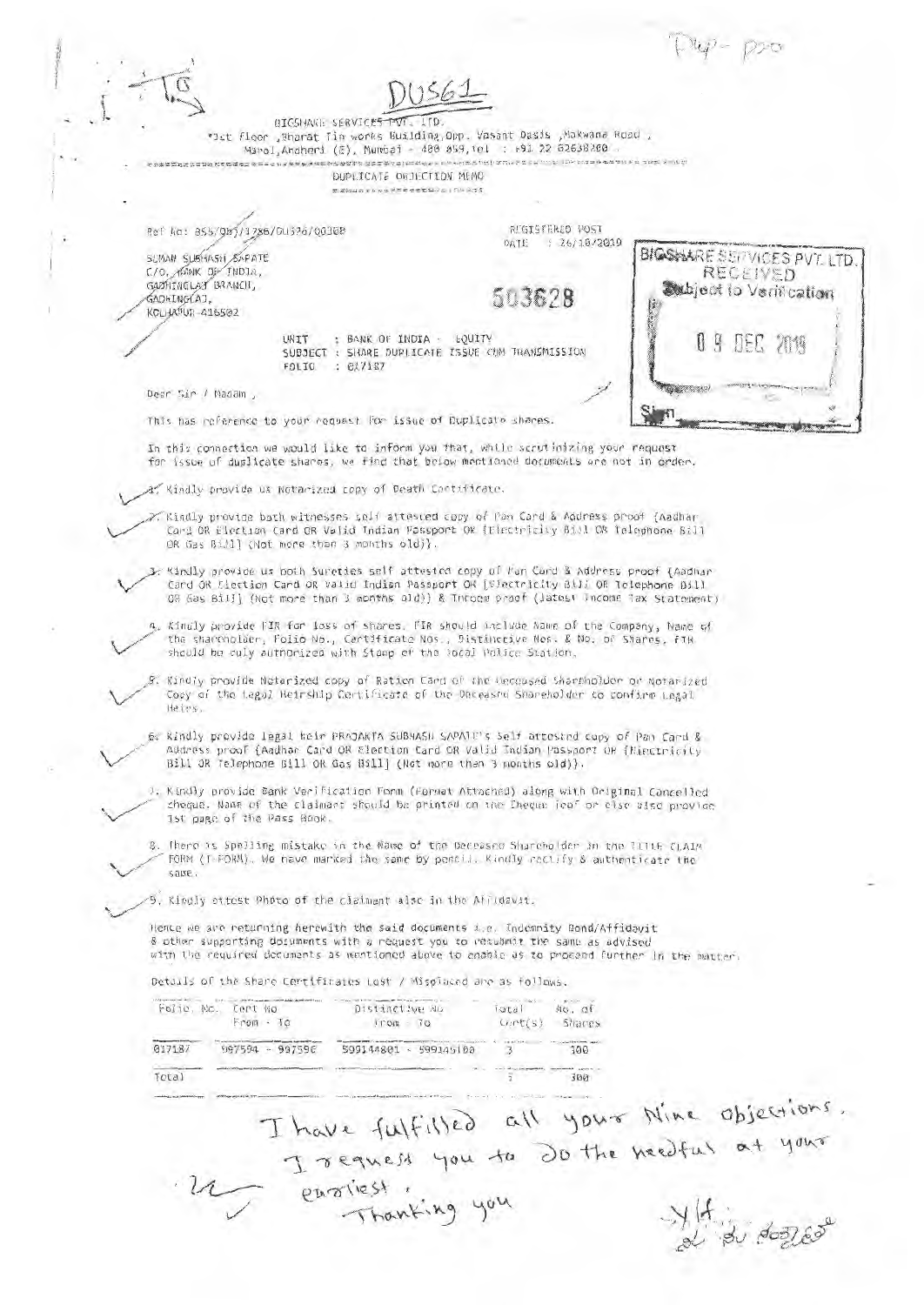$5115 |2019$ HNDIA  $\mathcal{E}^{\text{tr}}(k)$ **FIVE HUNDRED** 500 **RUPEES** RS. 500 पाचली रुपये सायमेव जयने xxx INDIANONSUDIGIAL 136149 AP महाराष्ट्र MAHARASHTRA  $02018$ <sup> $\odot$ </sup> 1312 134 13 1 2 3 4 2 1 2 98 1 90 1 2018  $H \times$ 400/- +++ 5. 400/- $\mathbb{Q}_{\ell,\mu}$ ा रहा Struction एकृण मुद्रांक क.  $09$ OCT 2019 सपाट स आ है.  $A$ 210 sus. Treasury office ता, गङ्गहिल्लज बांचा दिला. GADHRGLAJ aTstamin B.D 石山  $\sqrt{2000}$  a) = 2606020 i3 search d d doored Notary Regl. Sr. No. 5115 BALASAHEB B. **SEED** KOLHAPUR DIST. **INDEMNITY** G REGD. NO. 817 **CORP** O TO WHOM THESE PRESENTS shall come and concern I/We. H Suman Subhash Sapate hereby solemnly affirm and state as follows:-WHEREAS Subhash Shankar Sapate was at the date of his death as am hereinafter more particularly mentioned the registered holder of equity shares bearing Distinctive Nos. 599144801 TO 599145100 of the nominal face value of R Rupees 10.00 each in Bank of India a Banking Company constituted under Banking (Acquistion and Transfer of Undertaking) Act (hereinafter called the n. Bank) No. of Competions xxx

**STAND**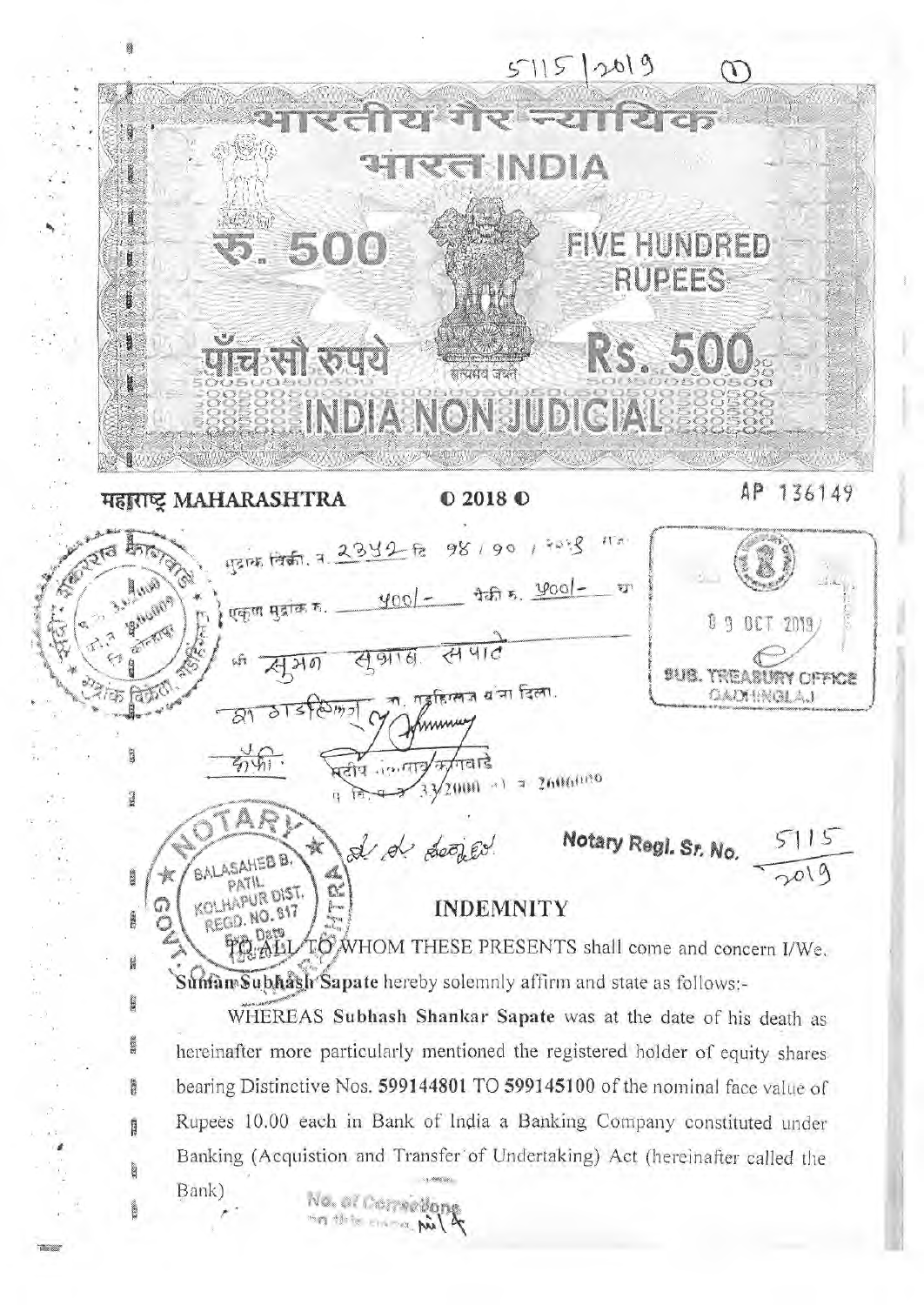and I/We also to Suman Subhash Sapate have/has applied to the Bank for issue  $\mathbb{R}^n$  of duplicate share certificate(s) and also to transfer the said securities which still stand in the name of the said Subhash Shankar Sapate into the name of he said Suman Subhash Sapate (name(S) of the applicant(s) as principal(s) and the Appasabeb Bhima Ingawale as surety executed in favour of the Bank such indemnity as hererinafter contained. WHEREASE the said Subhash Shankar Sapate departed this life on about the  $15<sup>th</sup>$  day of October 2019 intestate and without leaving any debts and leaving him/her surviving viz. Wife Suman Subhash Sapate and daughter  $\blacktriangleright$ Prajakta Shbhash Sapate (refer item 6 of form "I") respectively AND WHEREAS it has been stated to the Bank that the certificate(s) of the said shares has/have been lost/mislaid and the same cannot be found with my family

> NOW BE IT KNOWN TO ALL AND THESE PRESENTS WITNESS that they the said Suman Subhash Sapate (name of the applicant) and Mr. Appasabeb Bhima Ingawale & Mr. Hanmant Bhagvant Deshapande as surety for themselves, their heirs, executors, administrators and assigns do hereby covenant with the Bank; its successors and assigns that they the said covenanting parties, jointly and severally and their heirs executors, administrators and paying him/her/them the dividends already due and grow due thereon and issuing duplicate share certificate $(s)$ , will at all times and from time to time save, defend, keep harmless and indemnified the Bank, its successors and assigns and its and their estates and effects and a the Directors, Agents, Secretary and Shareholders of the said bank, their heirs, executors, administrators and assigns and their and each of their estates and effects from and against all actions, causes of actions, suits, proceedings, accounts, claims and demands whatsoever at law or at equity or otherwise howsoever for or on account of the said shares or dividends thereof or any part hereof or otherwise in connection with the said shares on the part of any person or persons whomsoever and against all damages, costs, charges and expenses in respect

thereof or Otherwise howsoever in relation to the premises.

• .

SAHEB .

PAM JI.APUR DtST, S;D. NO. S17 • Exp. Dar; /

of dogged

<sup>111.</sup> This mage **w**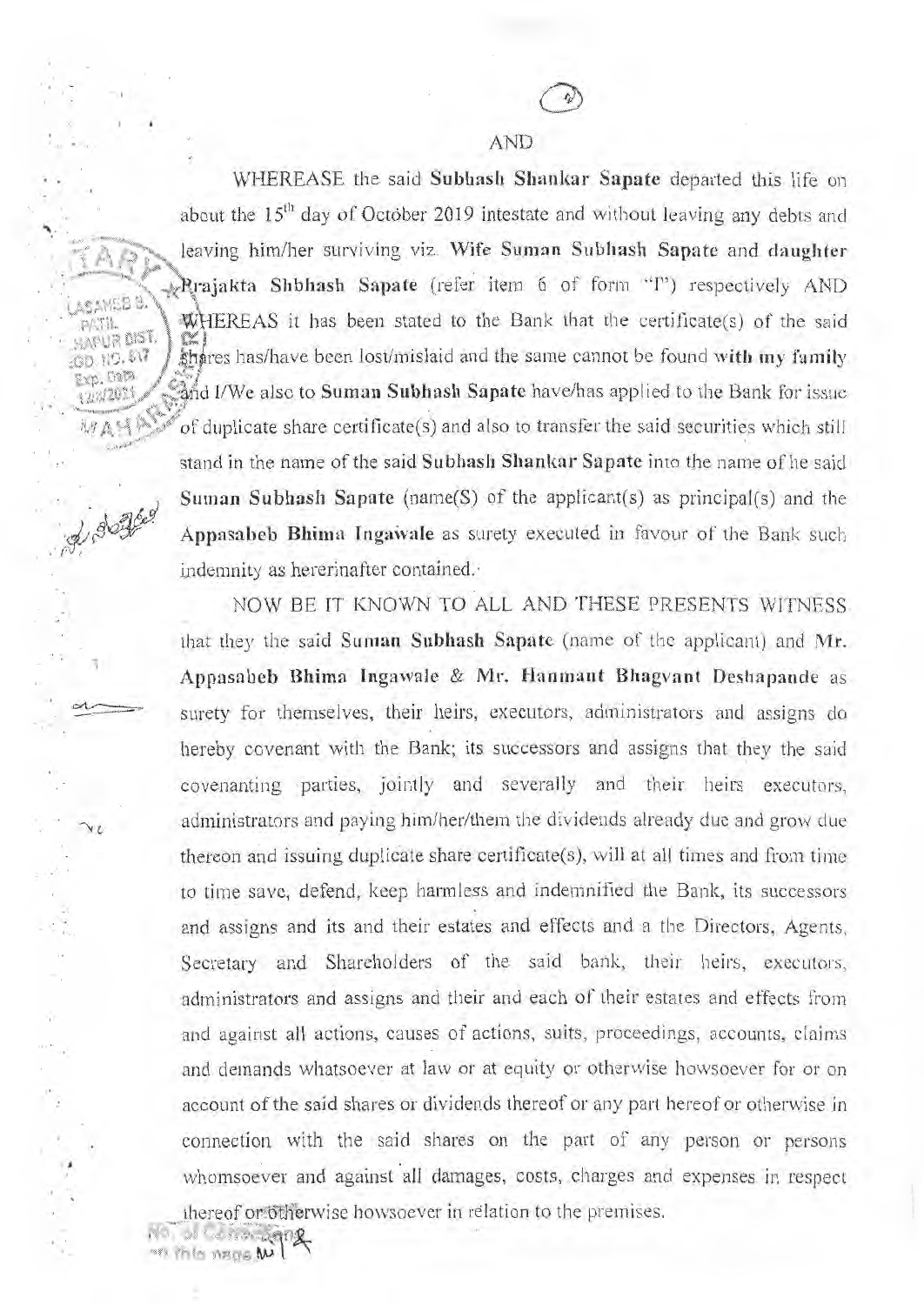IN WITNESS WHEREOF THE said Suman Subhash Sapate (name of the applicant) and Mr. Appasabeb Bhima Ingawale, A/p- Gadhinglaj, Tal-Gadhinglaj, Dist- Kolhapur & Mr. Hanmant Bhagvant Deshapande A/p-Gadhinglaj, Tai- Gadhinglaj, Dist- Kolhapur (name of the surety) undertake on demand by the bank to return and redeliver such duplicate Share Certificate(s) and without such demand to produce and return to the Bank Certificate(s) when found or traced and to take all action, suits and proceedings at our own cost as the bank shall require for the recovery thereof or rwise in relation to the premises and have here set their hands and seals this day of October 2019.

`Singed sealed and delivered

By the said applicant(s)

 $8 - 58$ 

Suman Subhash Sapate

In the presence of

1. Mr. Shital Shankar Pedanekar

1. Mr. Appasabeb Bhima Ingawale

Alp- Gadhinglaj, Tal- Gadhinglaj, Dist- Kolhapur

2. Mr. Vinayak Uttam Varne

INarn

de de deques.

A/p- Gadhinglaj, Gadhinglaj, Dist- Kolhapur

(Signature of Surety)

Alp- Gadhinglaj, Gadhinglaj, Dist- Kolhapur

2. Mr. Hanmant Bhagvant Deshapande A/p- Gadhinglaj, Tal- Gadhinglaj, Dist- Kolhapur

No. at Competition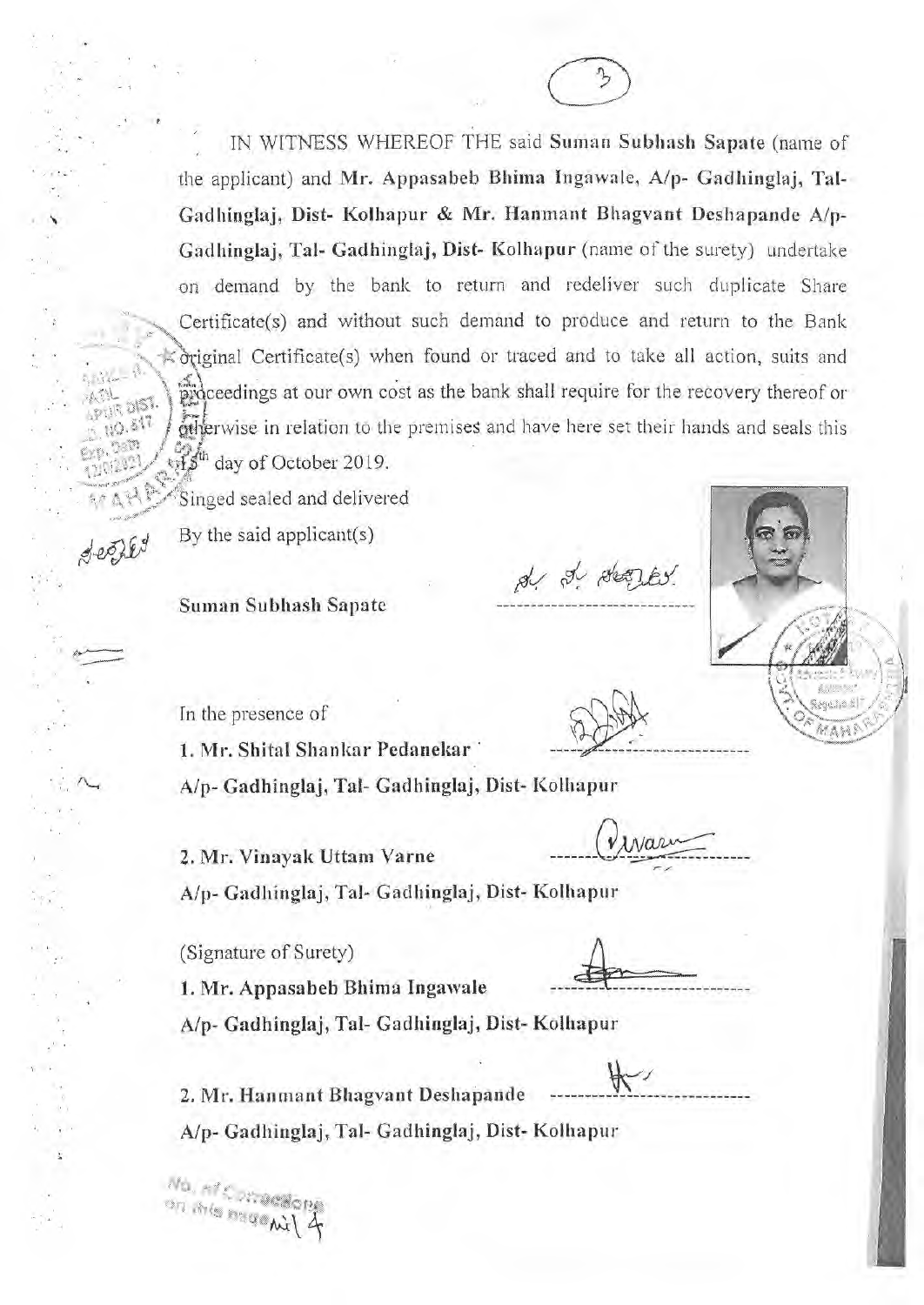### [External] Duplicate Share Intimations Received On : 20191209

**X DELETE**  $\leftarrow$  **REPLY**  $\leftarrow$  **REPLY ALL**  $\rightarrow$  **FORWARD** 



bssduplicate@bigshareonline.com Tue 10/12/2019 11:46

Mark as unread

#### To: Rajeev Bhatia; Investor Relations Department;

Cc: vijay@bigshareonline.com; jibu@bigshareonline.com; bhagwan@bigshareonline.com; Bssduplicate@Bigshareonline.Com <br/>bssduplicate@bigshareonline.com>;

 $\mathbb Q$  1 attachment International International International International International International International International International International International International International International Inter

503622.pdf

Caution: This email originated from a source outside Bank of India.

Dear Sir/Ma'am,

Please be informed that in terms of the provisions of the SEBI (LODR) Regulations, 2015, the Company is required to submit information regarding loss of share certificates and issue of duplicate certificates, to the stock exchange within two days of its getting information. Further, the said intimation has to be filed only through the mode of NEAPS filing for NSE and on listing.bseindia.com for BSE and not via hard copy submission.

Accordingly, we are sharing herewith the receipt of the following request for loss of share certificate of the Company by shareholders, to enable you to comply with the said regulatory requirement within the timelines prescribed.

| <b>Client Name</b>        | Cert.<br>No | Dist. No<br>From | Dist. NO. | Folio<br>No. | Quantity | Name                         |
|---------------------------|-------------|------------------|-----------|--------------|----------|------------------------------|
| BANK OF INDIA -<br>EQUITY | 964010      | 595786401        | 595786500 | 003496       | 100      | CHUNNILAL<br><b>BRIJWASI</b> |

Should you have any queries in respect of the aforesaid instruction kindly revert back.

Regards,

Bigshare Services Pvt. Ltd.

Alert:External Mail! Exercise caution while opening URL/attachment.